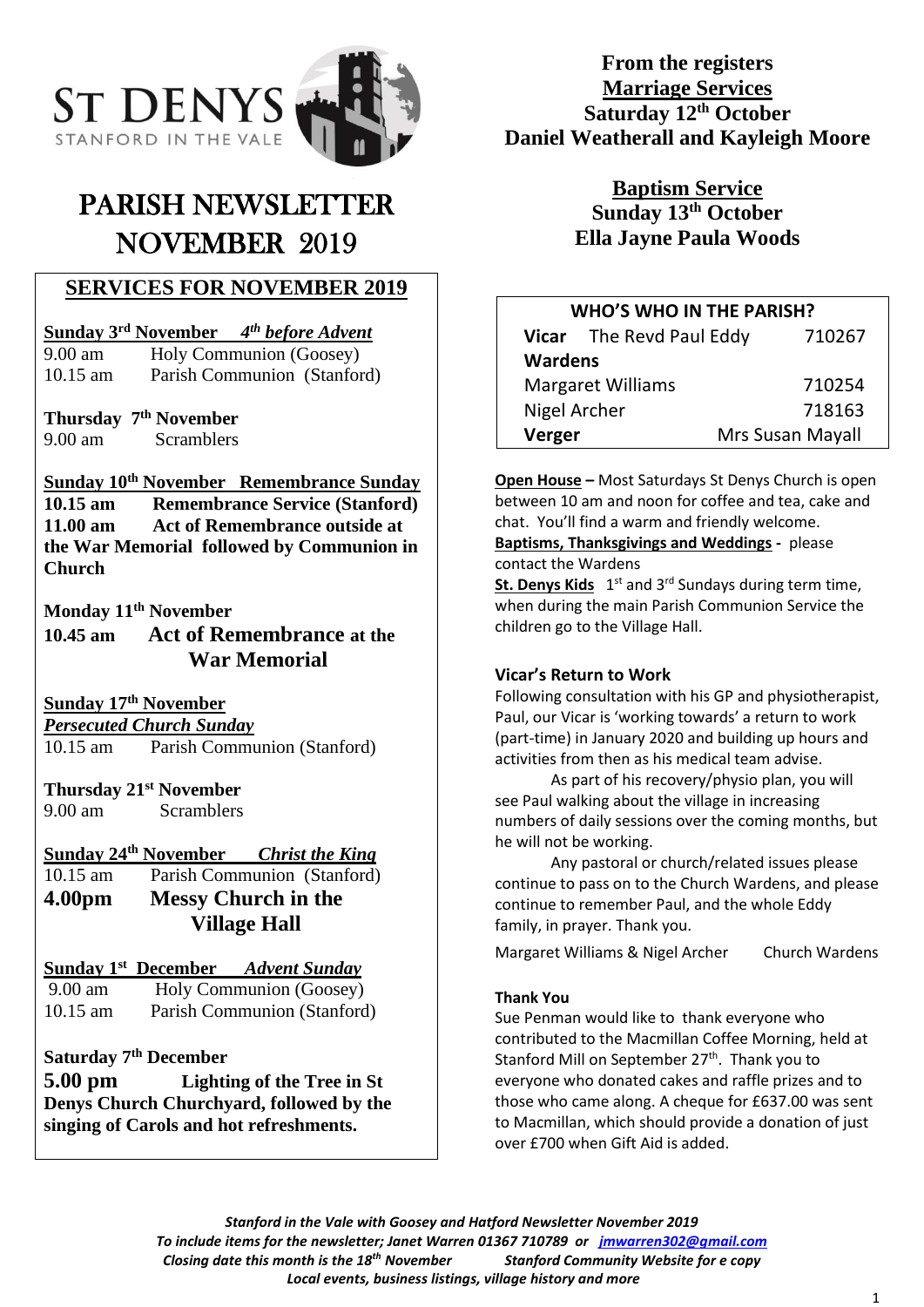*Home-Start Southern Oxfordshire is looking for new volunteers to support local families with young children who are experiencing difficulties. Are you a parent, or have experience working with young children, and can spare 2-3 hours per week giving friendly practical and emotional support? Full training and on-going staff support given. Please contact 01235 511152 or [admin@homestartso.org](mailto:admin@homestartso.org) for more information.*

## **VILLAGE VOICES' AUTUMN CONCERT St Denys' Church Friday 1st November at 7.30pm SING FOR FREEDOM**

Songs of S. Africa, Spirituals, Les Misérables Donations for COMBAT STRESS Supporting service personnel with mental health problems

#### **THE HISTORY OF STANFORD BENEATH OUR FEET Sunday 3rd November In the Village Hall**

An illustrated talk covering recent finds and findings from the SITV Archaeological Research Project, 2008- 2019. Speaker: DAVID ASHBY, PROJECT DIRECTOR Start time **3:00 p.m.** FREE ENTRANCE - Donations Welcomed Further information: Contact Phil Morris, 01367 71028



Bellows – Wood Creations – Leather Goods Leadlight – Pottery – Jewellery & More Stanford in the Vale and its surrounds is blessed with a broad range of clever and creative Artisans making things that you can use, give as gifts or just enjoy having in your house or garden. See and feel what they have created on Sunday 3 November at the Stanford Coffee Shop from 12pm – 4pm

## *Stanford in the Vale Pre School*

# **Open Morning Wednesday 6th November**

**from 10-11am** Come along and see our Outstanding Pre-school in action! We currently have places available for January and Easter. For further information call 01367 718696 or visit www.stanfordpreschool.org.uk

> **The next Parish Council Meeting is on Wednesday 6 th November in the large Village Hall at 7.30 pm All welcome**

**Scramblers th and 21st November 9.00-10.30** In the Church All toddlers and carers welcome

**Monday 11th November Stanford Art Group** Bring Your Own Work. A chance to get some constructive help from others, or just to find time to work on your piece. Non-members welcome Members £2 Non-Members £5 Stanford Village Hall (Small Hall) 7.30pm

#### **STANFORD IN THE VALE AND DISTRICT LOCAL HISTORY SOCIETY**

**Tuesday, 12th November Start time 7:45 p.m.** Meeting at Stanford Village Hall, in the Small Hall, Topic: "The Impact of the 1st World War on the lives of Oxford Women " Speaker: Katherine Bradley Visitors welcome (£3 entrance) Refreshments and raffle. Further information: Contact Phil Morris, 01367 710285

#### **AGE UK Oxfordshire INFORMATION DROP IN**

The next Drop In at Stanford Coffee Shop will be on **Wednesday 13th November 10.00am - 12,00am**

Local Community Information Networker, Ann Collins, will be on hand to answer any age related questions you may have and is always happy to have a chat.

## **FARINGDON & DISTRICT U3A – THURSDAY 14TH NOVEMBER 2019**

**Pauline Thomas, a Westonbirt volunteer will talk about the Westonbirt Arboretum with its picturesque landscape, important trees and shrub collection as well as the Holford family who originally planted the arboretum. The talk will take place in the Faringdon Corn Exchange at 2.30pm and will be followed by refreshments. All members are welcome but visitors will be required to pay £1.50. Further information is available on the U3A website - [https://faringdondistictu3a.com/](https://faringdondisticttu3a.com/) or by contacting the chairman on 01367 615 385.**

#### **AGE UK OXFORDSHIRE INFORMATION DROP IN**

The next Drop In at Stanford Coffee Shop will be on **Thursday 14 th November 10.00am – 12.00am** Local Community Information Networker, Ann Collins, will be on hand to answer any age related questions you may have and is always happy to have a chat.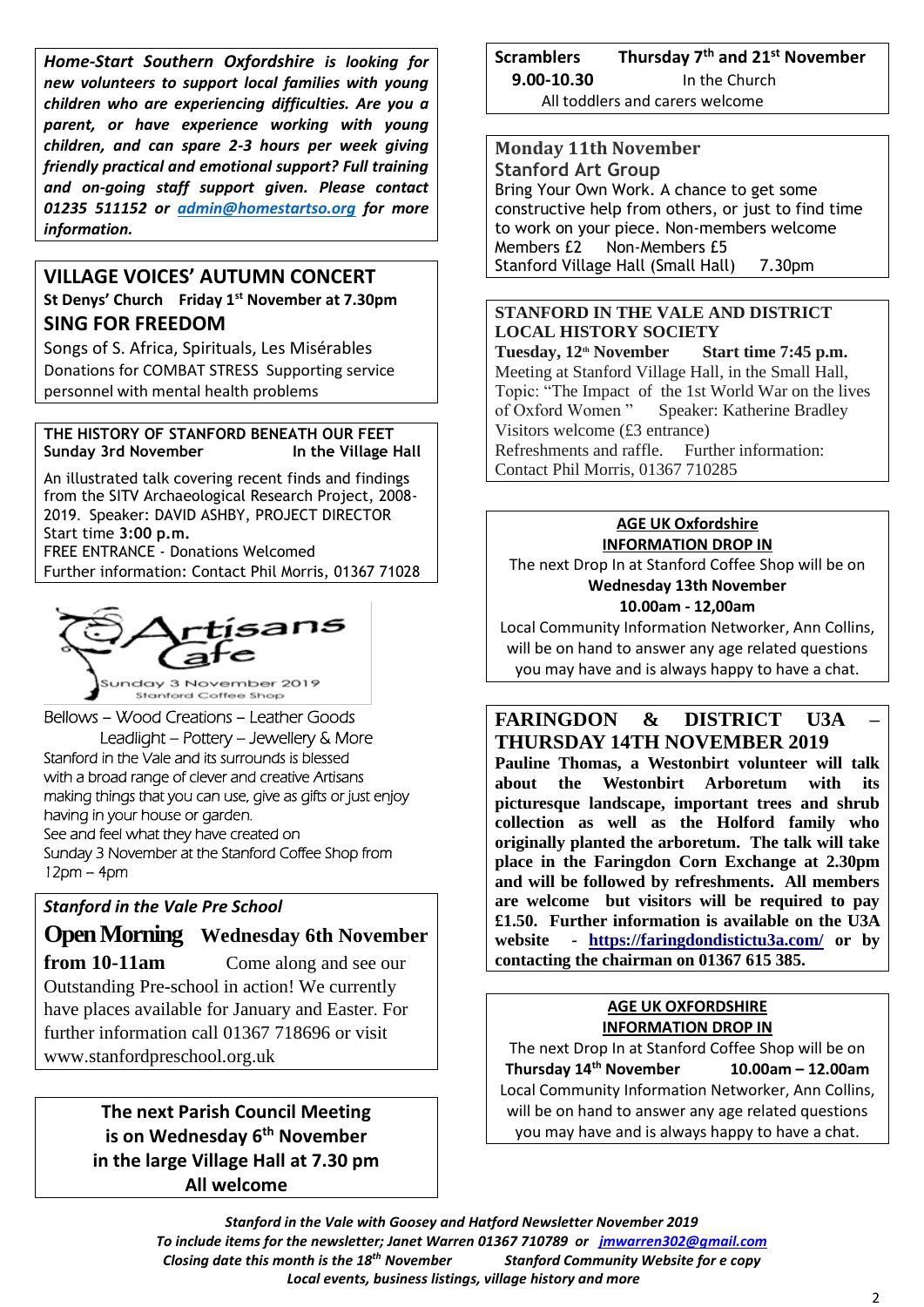**Repair Café Saturday 16th November** The Repair Cafe will be operating again in the COFFEE SHOP on Saturday 2- 4pm. Bring along anything you think we might be able to repair. No charge just a donation

### **St Denys Church Christmas Bazaar on Saturday 16 th November in Stanford Village Hall from 11.30 am - 2.00pm**

Delicious Homemade Lunches, Gifts, Christmas Fayre, Toys and Books plus Christmas raffle Pay an early visit to Father Christmas in his Grotto Contact Janet – 01367 710789

# **Stanford in the Vale Village Hall Grand Quiz Night Saturday 16 November**

£20 per team of 4 if prior notice given, or £25 at the door, both including ploughman's supper. Doors open 7pm for 7.30pm.Raffle and Bar Contact: J. Greenwood 01367 710578

**Christmas Fairtrade Stall Saturday 23rd November 10am - 12 noon in St Denys' Church** Fairtrade, food, drink and gifts from the Mustard Seed shop in Faringdon.

## **New Leaflet by Sustainable Stanford**

Do you want to support local food producers, or know where to buy plastic-free food? You need to know where to look and when! We've compiled a list to make it easier to find more sustainable food. Search on Facebook for 'Sustainable Stanford' or find the list online here: bit.ly/2L4Muc5.

## **St Denys' Church invites you to a Women's Breakfast on Saturday 23rd November 2019.**

At: Stanford in the Vale Village Hall (large hall), Time: 8.30am for an 8.45am start. Speaker: Julia Thorpe. "Choices - Changes" To book your place, please contact the Breakfast team via [email:Womensbreakfast@stdenys.org,](mailto:email%3AWomensbreakfast@stdenys.org) sign up in Church or leave a message on 01367718163

# **Sunday 24 th November**

 **MESSY CHURCH**

**CHURCH** - but not as you may know it! Come and join us for an hour of crafts, discussion and singing based on a Biblical theme, followed by afternoon tea. For all the family! **4-5.30pm In The Village Hall**

#### **"Handel in the Vale"**

Our next Music in the Vale concert entitled *"Handel in the Vale"* is on **Sunday 24th November 2019 in St Denys Church, Stanford at 3.00pm** with a Pre concert talk at 2.30pm and features **The Brook Street Band:**  Rachel Harris - baroque violin, Tatty Theo baroque cello and Carolyn Gibley harpsichord performing Chamber Music by their favorite baroque composers - including Bach & Handel. Admission by programme £12.00 from Vogue Hairdressing, 28 High Street, Stanford in the Vale, 01367 710476, by reservation on 01367 718420, email [djppedderdpa@btinternet.com](mailto:djppedderdpa@btinternet.com) or at the door.

### **Monthly Film Afternoon for Over 50's**

Come and enjoy a cinema afternoon **on Monday 25 th November. Starts at 2pm.** Tea and coffee plus cakes and supplied with the film for **£3.50 per person.** This event is organised by the Community Network team at Age UK Oxfordshire -phone Mandy on 07827 235 429

# **Stanford in the Vale Gardening Club Wednesday 27 th November at 7.30p.m in**

Stanford in the Vale Large Village Hall Garden. Speaker: Malcolm Browsword on "My Gardening year". Visitors warmly welcomed £3.00. Refreshments from 7.15p.m. Raffle drawn at the end. More information from Rosemary Packer 01367 710445.

To include items in December's newsletter please send to send to **[jmwarren302@gmail.com](mailto:jmwarren302@gmail.com)** or telephone **01367 710789** and leave a message. **Closing date: 18th November 2019**. **Late items cannot be accepted.**